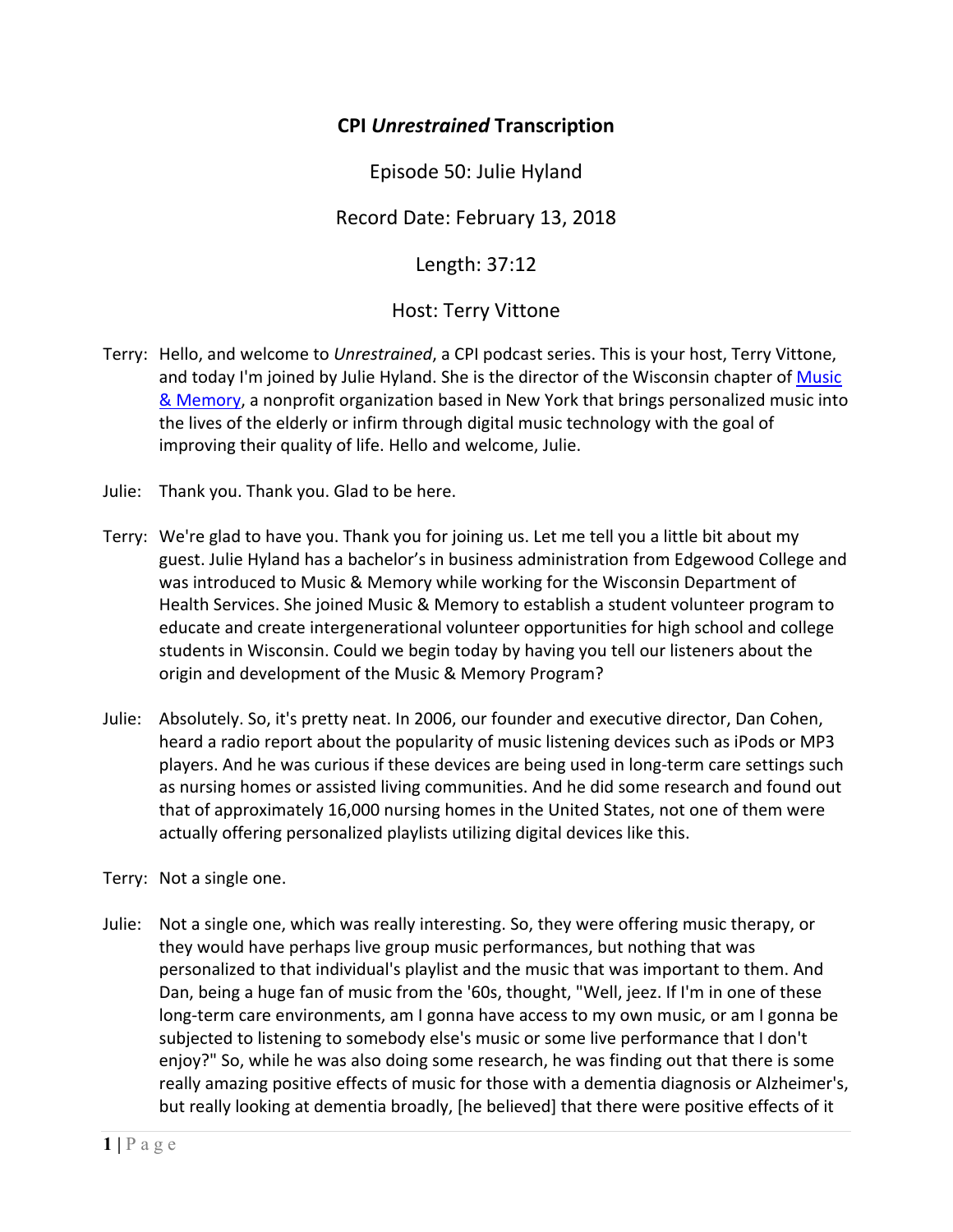and really found that [to be true] through [the] American Music Therapy Association, or AMTA.

Unfortunately, not every long‐term care organization has access to a music therapist or brings the music therapists in. So this is a nice tool that could be utilized to bring personalized music to individuals in long‐term care settings. So what we do is we actually offer these personalized playlists, and they're created for the individual based on their musical preferences, their memories, and also their personal history. And then Dan went on to actually start volunteering in a nursing home in New York. He cold‐called a nursing home and said, "I wanna try this out. Can I come and try this out?" So he went in armed with three iPods, his laptop, and was able to work with 10 residents, and he was coming in every couple weeks and to kind of fine‐tune . . .

- Terry: Personalize playlists.
- Julie: Personalize playlists.
- Terry: So, I'm curious, what are the steps to creating a personalized playlist for somebody in a memory care facility?
- Julie: So what we try to do, especially if they have family members and friends that are still involved in their lives, is to talk with those folks if the resident themselves is not able to vocalize what type of music or the artists that they're really interested in. So really trying to get the social history from family members is really key—and likes and dislikes. But you sometimes run into a road block, because kids don't always pay attention to what music their parents enjoy. Although, if you think about it, if your parents listen to music when you're growing up, you probably are going to know at least the genre to start with.

You know, my parents' music has definitely influenced my musical taste, and the songs of my childhood that my parents enjoyed are part of my playlist. So it's really finding out, you know, where somebody grew up. Native language is actually really important.

- Terry: That's interesting.
- Julie: Yeah. So through the progression of dementia, if somebody's native language is not English, they may revert back to their native language, which is really interesting. So if someone came to America from Germany, for example, and they have dementia, through the progression of the disease, they may end up reverting back to German. So you would wanna find music that is in German in order to help reconnect with that person, because they may have forgotten how to speak English.
- Terry: So the person would—if they find out that there's a second language, or originally a first language, rather, for their loved one that they would then go back and maybe do some research about the area that they came from and what was popular.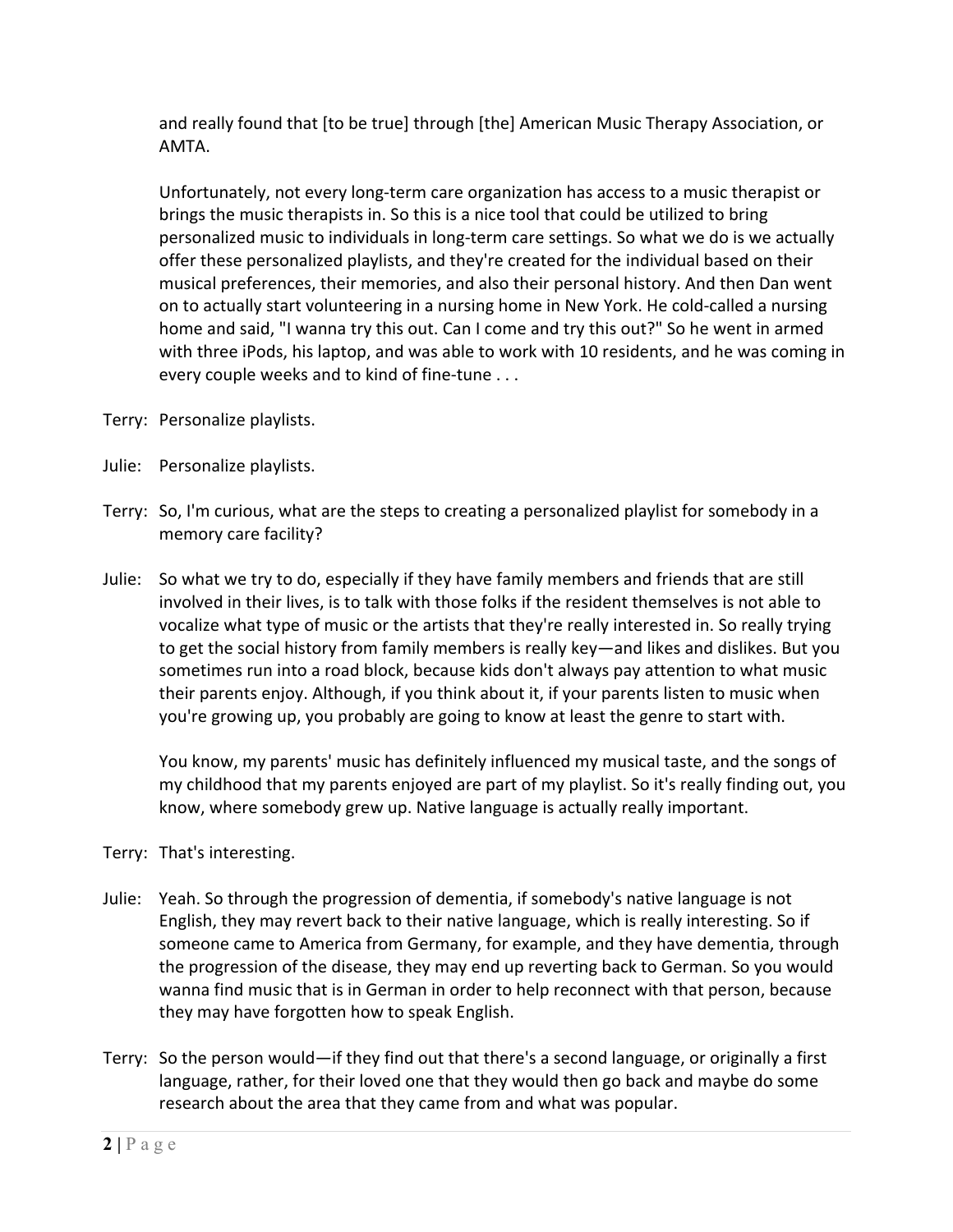Julie: Yeah. And we actually offer that as a resource.

Terry: Oh, really?

- Julie: A bit of a resource. We had a student—actually, a number of students over the years have done it as a research project. So we have top music from different time frames in 27 different languages that's available to our customers that we work with, which is, I think, a tremendous resource.
- Terry: It's an amazing resource.
- Julie: But I think it's more that you have to know that that's that person's background in order to try it, because if you're trying to find music based on their age from America, for example, where they grew up in a different country during that time frame, you may not have as much success.
- Terry: So you said 27 different . . . ?

Julie: 27 different languages.

- Terry: So, what are some of the most obscure?
- Julie: Oh, my goodness. I would probably have to look at it. I'm not 100% sure.
- Terry: I know that's kind of a curveball question, but it sounds like, wow, that's just really so in‐ depth.
- Julie: Yeah. There's quite a few on there, and there's some languages that have not been developed until just recently, like, for example, the Hmong language and music and such. And so, like I said . . .
- Terry: A lot of Hmong immigrants have come here.
- Julie: Yeah. And so, like, even if we look in Wisconsin, there are some pockets of Russian immigrants and Hmong. We even have, obviously, German. That's not too unusual, and then Norwegian, but we've had some folks in the state that we've served who have reverted back to their native language of Italian. And so we were able to help them by having music available from the time frame and the language, which is fun.
- Terry: Well, with our article accompanying this, we can print a list so people can scan that and say, "You know, I didn't think anything like this would possibly be available," because of, you know, locations that maybe immigrants are not as prevalent as, say, Germany or Italy or other places where we see a lot of Wisconsin people coming. That's really fascinating.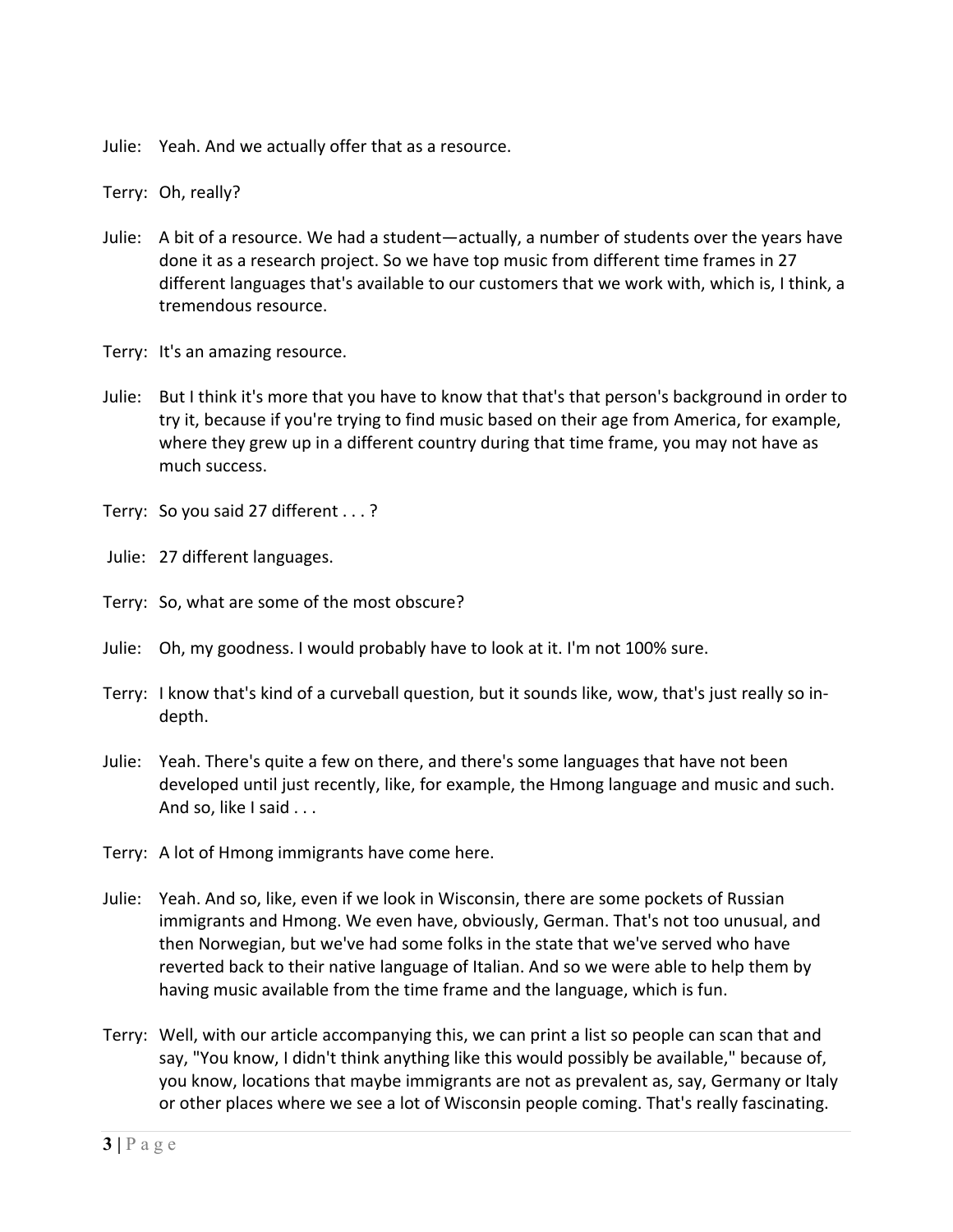I'm just kind of tickled to learn that, and I think it's really—what a tremendous and evolving resource it sounds to be.

- Julie: Yeah. We're trying to continue to expand it, because we wanna make sure that we're representative of all languages and then of different time frames as well.
- Terry: Great. Why is personalized music effective for the people who live with Alzheimer's and dementia?
- Julie: Well, it's really interesting. There's been a lot of research and continues to be research, and I don't believe that they can actually pinpoint one area of the brain that we have musical memory. But it really seems to be that our entire brain responds to music, and the different parts of the brain are responsible for different things. So we may be able to hear music, and that's processed in one area of the brain. Reading music is processed in a different part of the brain. The area responsible for movement is in a different part of the brain, and then actually playing an instrument and having that muscle memory associated with it is in a different part. And then we have emotions that we're able to tie to all of those different components when we're listening, or playing, or dancing to music.

And so our entire brain is responding to music, and the musical memory gets written within there, and I'm still trying to figure out exactly, you know, can they determine where in the brain our memories are locked. But it seems like it's locked into these different areas that are responsible for these different, you know, the motor responses and such. So it's not just in one part. So even though an individual may not be able to remember what they had for breakfast, for example, if they have dementia or some form of dementia, if you play them a song or you start singing a song from their childhood, that music is locked into their brain, and they'll be able to start singing along with you. And sometimes it may seem to be what they call a "word salad" where it's mumbling. But you can tell that they're trying to form those words.

And the more that you practice with them or continue to sing, they're actually going to be able to communicate a lot better, because they recognize the song. So something as simple as singing through your A, B, C's or "Twinkle, Twinkle, Little Star" or "You Are My Sunshine," those types of songs are ones that are locked in our brain.

- Terry: And it really fits with our Dementia Care Specialist training. One of the central concepts of it is that we celebrate remaining abilities.
- Julie: Well, music is also being utilized as a tool to help people with their therapy sessions, because it's activating the brain to get them ready to do something. So if somebody needs to—ideally, if they're in a care environment, they wanna at least maintain. They don't wanna lose their capacity to be independent, and so the music can actually help with that. So, prior to dressing, playing some music in order to kind of get somebody up and activated and being ready for getting dressed or prior to therapy sessions, even prior to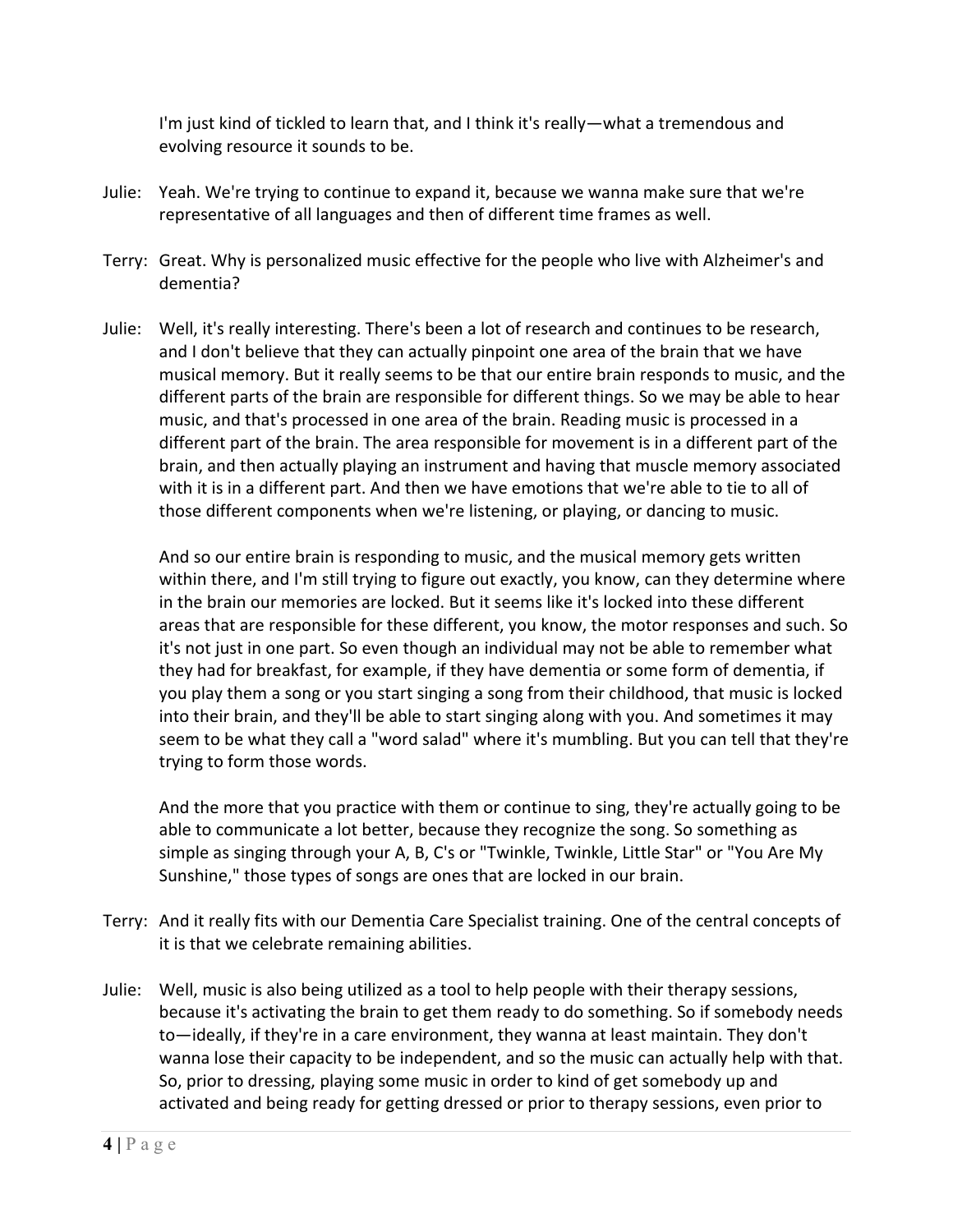eating. We've had organizations that have utilized music prior to a meal to stimulate the desire to eat, and, again, it's the muscle reacting to the music that gets them ready. And they've actually been able to show that somebody has taken in more food and then has gained weight because of utilizing the music.

- Terry: What a remarkable benefit.
- Julie: Yeah. And that was here in Wisconsin. It was a care center in Columbia County, actually a county-run facility that was testing this out as a quality improvement piece for their residents.
- Terry: You know, you mentioned earlier that you said that you develop a playlist sometimes with family members for a person with Alzheimer's dementia. And when we were speaking earlier before the interview, you said it's important that people make their playlist early. Can you talk about that?
- Julie: Well, our music, what's important to us is tied to our memories, tied to our experiences, and so nobody's playlists is gonna be the same. And if I'm in, say, for example, a care environment, I have dementia, and somebody starts playing music for me that I do not enjoy, I may end up having adverse reactions to it. And there's one genre of music in particular that would probably cause that for me, and so it's really important. But the thing, too, is that we have to recognize that not everyone is walking around with a smartphone and the ability to stream music or to download music.

So it's not necessarily for those of us who are walking around with a smartphone, but it's really to recognize that maybe we could do this for someone else and help someone in our lives who would benefit from having a playlist made for them now. Whereas if they, you know, transition to a care environment, they may need to use a music detective process in order to determine what type of music that this person really enjoys. And then they don't really have the benefit of the music from the beginning, and, you know, the thing is that you wanna have control over, you know, what music you listen to. Music is also really important for folks who have anxiety or depression issues. Let's think about all the different ways that you use music. Well, I use music to help me exercise, you know, and so that's, you know, an area that we would want people to look at. You know, do you have some upbeat music to help somebody get motivated?

Some folks listen to music before they go to bed or maybe even just nature sounds. Is that something that would be beneficial for someone to help them calm down if they're agitated, perhaps, at the end of the day? And then, you know, really, music can help us change our moods, and so just really thinking of all the ways that you individually use music could be beneficial for someone else and connecting with their own memories to help them reconnect with who they were before dementia.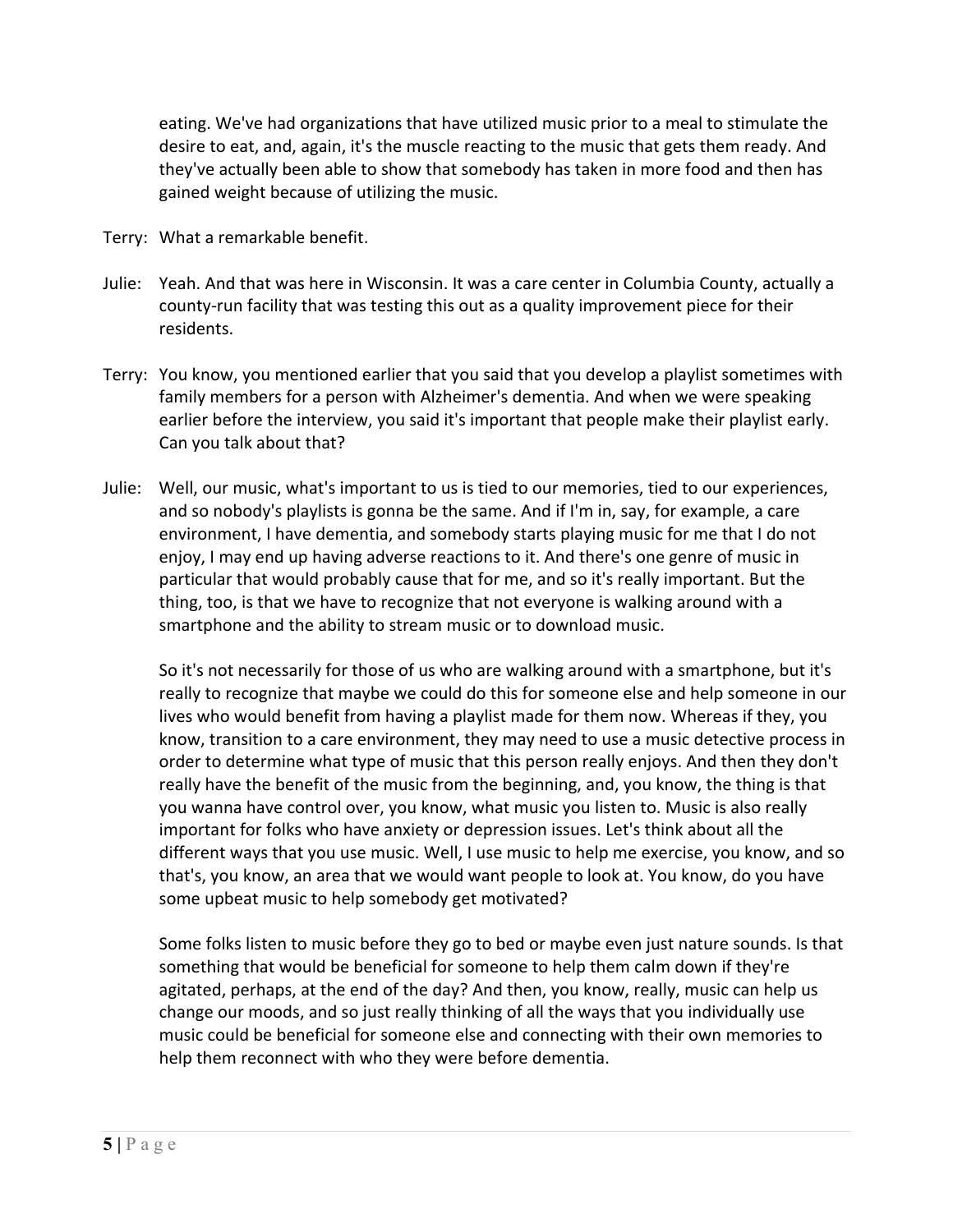- Terry: So even a very productive activity for a person who wasn't experiencing Alzheimer's or dementia, just to say, "You know, something might slip my mind, but I have this in place. So I have this go‐to mood changer, exercise stimulator, reminiscent list that I can use." I bet even if you didn't listen to it, just looking at it would stimulate a lot of memories for people.
- Julie: Well I do think—if you think of—if you need to go into the hospital, for example, say, you have a procedure that you need to be in the hospital for a few days, and you don't have access to everything that you would at home. Wouldn't it be nice to be able to bring your personalized playlists with you at least just to pass some of the time to be able to maybe use as a distraction for pain, or maybe, you know, feeling depressed while you're in there, or to help you get motivated to get out of bed and start exercising while you're in the hospital? So, I mean, even thinking about that, that it's beneficial to have in those types of situations, too.
- Terry: Great. Could you talk about how personalized music can benefit those who are experiencing chronic pain and others besides those who might be living with Alzheimer's or dementia who might benefit from music in a memory care environment?
- Julie: So, music, as I had mentioned just a little bit before, is actually kind of a good tool for a distraction. There's been research done that shows that people who listen to music or utilize music therapy in conjunction with other therapies while they have pain, chronic pain, can actually reduce the amount of medications, pain medications, that they would be taking. Now, what we are doing is more of a personalized music approach, where if somebody has chronic pain, we would definitely recommend them seeking out a music therapist to work with one‐on‐one in order to help them with that.

But music has the power to be able to change, again, our moods, and so if you're instead focusing on the music and the positive memories that you are having with the music, and perhaps the endorphins that are being released from listening to the music is going to alter how much pain you're actually experiencing or perhaps even the anxiety that you could be feeling because of the pain, because you're focusing on something else. So, it's really beneficial for folks to be able to seek out natural ways in order to care for themselves.

In a long‐term care environment, a lot of folks are actually spending their days idle, maybe looking forward to the next meal perhaps, but the majority of their time is spent idle. I don't know how many care environments you've walked into where the TV is just on, and people are just kind of parked in front of the TV, and nobody is engaging with them. What we're looking for is for the music to be able to engage, and we want people to engage with that.

This is actually a tool that family members can utilize when they go to a care environment to visit with their loved one. Music is a great way to engage with someone. You can listen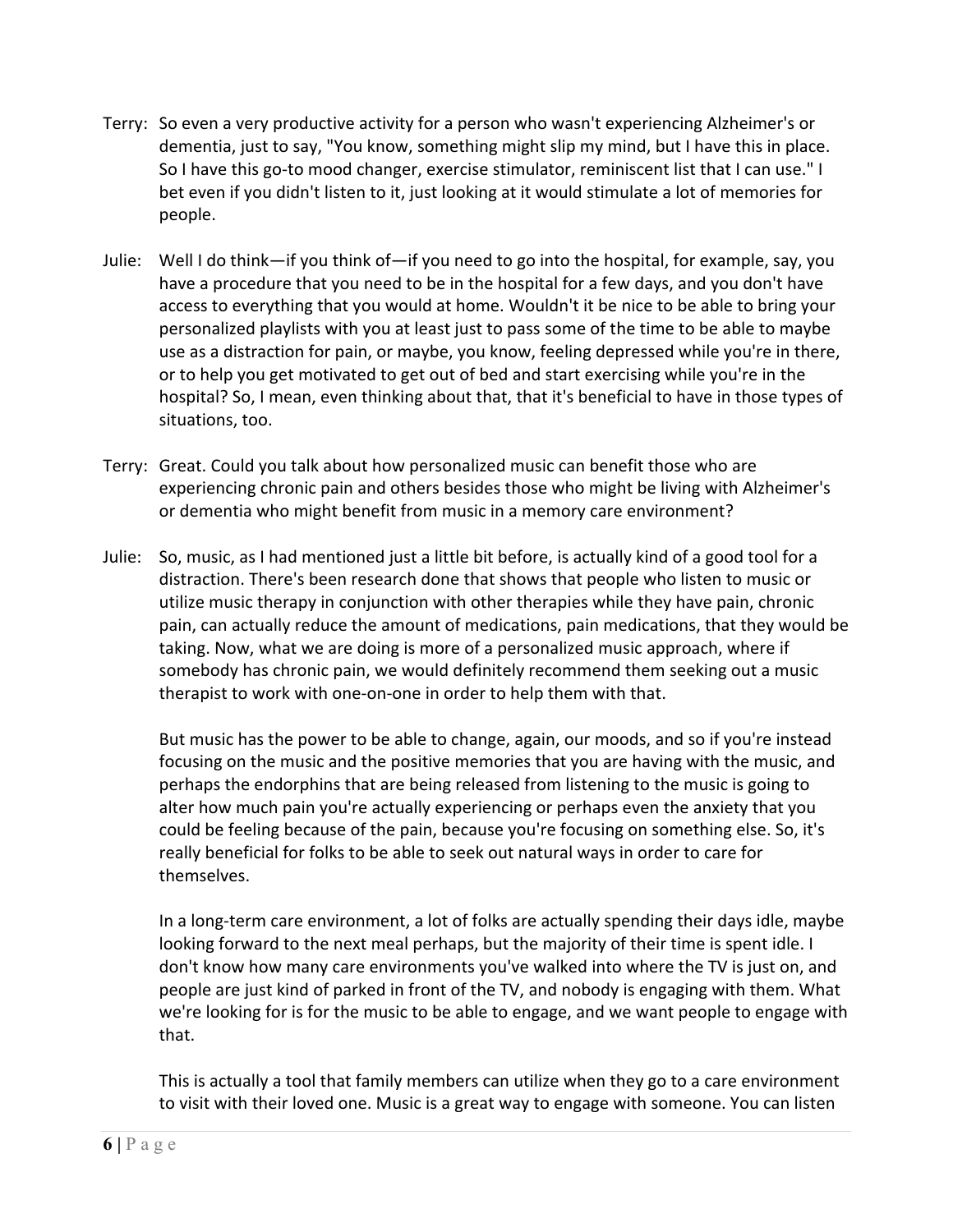to the music together. We offer splitters. So two headphones can be plugged into the one device to listen to, or you can use an external speaker, and you can talk about the music. And you can talk about the memories that are going along with it and to be able to communicate with your loved ones who are looking at this as a way to enhance communication with their loved ones and care environments, too.

- Terry: And what a dramatic contrast, because I have been in memory care facilities where people are wheeled up in front of a television. And there is no communication between the residents, and also this—just because there's a TV blaring doesn't mean that there's any engagement with it. There doesn't seem to be anything communal or really a sense of engagement in that sort of scenario. So to change that paradigm to something where people aren't just, as you said, idle, because that is really is—I mean, it's a paradigm, I think, of care, that is changing, gratefully. And that Music & Memory is a kind of on the vanguard of changing the quality of experience that people in memory facilities might have.
- Julie: Yeah. We're really hoping that we can change the culture of long-term care environments. We've had some organizations who have done a tremendous job where they've actually utilized personalized music prior to a planned activity and have seen more participation in the planned activity. And even peer‐to‐peer interaction after an individual or individuals are listening to their personalized music, they're more engaged, they're ready for the activity, and they're communicating with each other.

I had one story from a long‐term care environment where a lady was listening to her personalized playlist, but she was listening to it in more of a common area, because she didn't wanna be in her room. And so she had a little external speaker, and the music was playing, and then other residents were coming up to her and enjoying the music together. So all of a sudden there was this little group, and they were all singing the songs, and enjoying, and interacting together, and it was because she didn't wanna spend time in her room by herself. And so it made it a really great social activity for the residents to come together and enjoy, which is cool.

- Terry: That's great, and that leads into my question, maybe you've kind of answered, but please share with our listeners a story about how personalized music has had a dramatically positive impact on a person or persons living with Alzheimer's/dementia. Actually, you just gave us one, but if you've got another one . . .
- Julie: Oh, I have another one.
- Terry: Okay. Great. All right.
- Julie: This one is actually from my personal experience. So, in Wisconsin, we've been able to go into a lot of different areas, and so one of them that we've been able to get into in the last year is actually out into the community. And so this is an example of a situation where a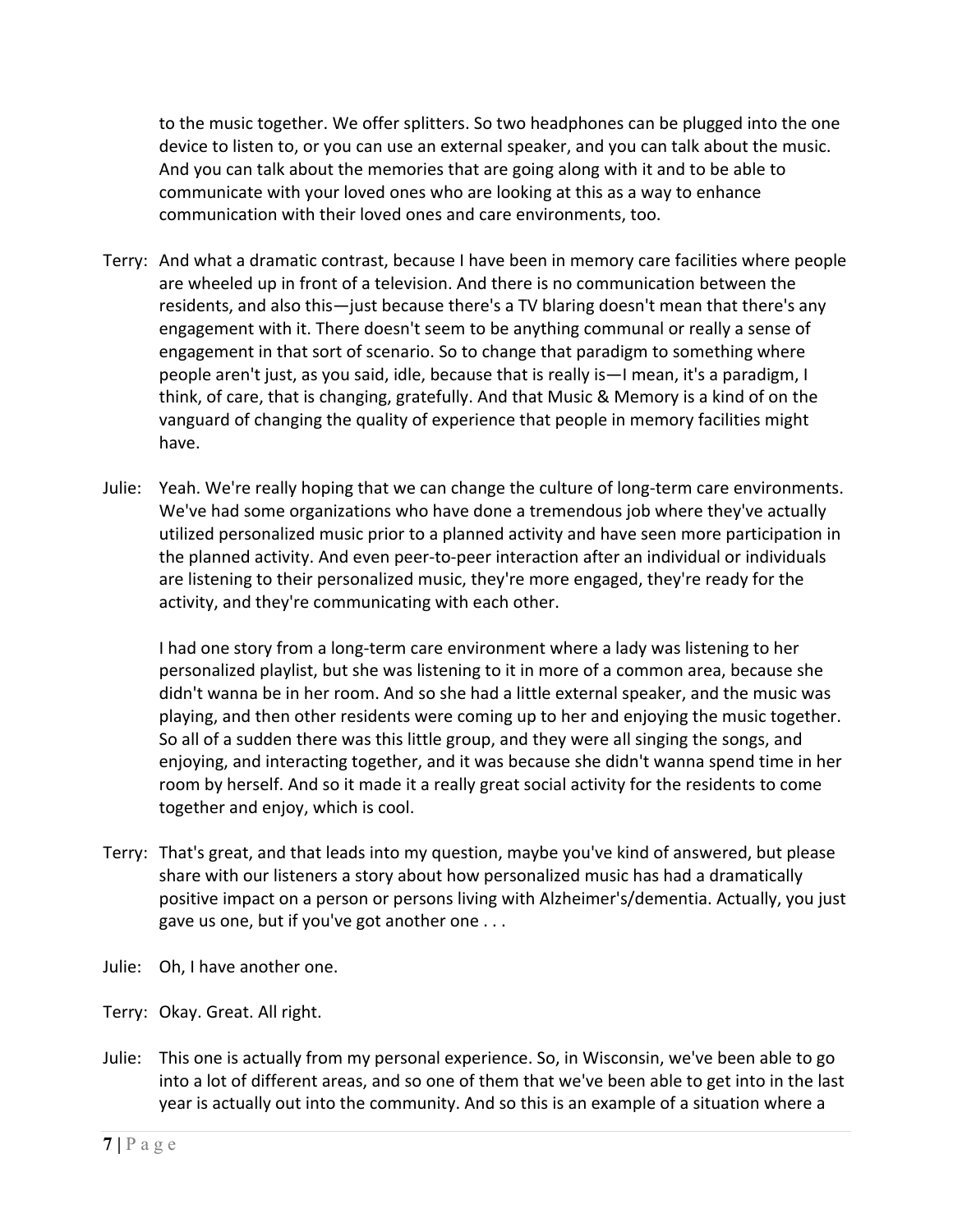public library who adopted the program needed a little help for their first interview. And so we were able to meet a couple in the community and earlier onset for the individual that we were serving. And so I was kind of looking at him going, "Boy, [he's] about the age of my parents." And so I was thinking about some of the music, you know, kind of initially. We're going through the interview process, and I could tell that the questions were becoming a bit of a frustration for him, because he couldn't find the words, and he couldn't give me the answers.

And so I switched gears, and I opened up my laptop and got iTunes up and running. And I said, "Oh, you know, this is a song that I remember my parents were listening to, and I wonder, you know, is this one that you would enjoy as well?" So I brought up the Beatles. [The] Beatles are one of those bands that are definitely gonna be on my playlist even though, you know, it's not necessarily from my time frame, but it's from my parents. And so I brought up some Beatles songs, and immediately, immediately his response changed. He was no longer getting frustrated. He started singing along with the song, tapping his fingers on the table, and so then that quickly then transitioned to other songs, because we started the dialog. We started a conversation in a realm where he was comfortable and he felt empowered to be able to say, "Yeah. I can do this, and I can sing along with this."

And so then we started visiting other songs, and it was also interesting to see the change, because his wife is his primary caregiver. And during the interview, they actually were interacting as husband and wife. He started joking with her and was being really just very playful with her, and I could see them as husband and wife, and not as a caregiver and someone receiving care. So, for me it was, like, emotionally very, very powerful to see that transition right before my eyes. And, yeah. That was really an amazing experience, and that's part of, well, is a good part of what drives me on a daily basis in order to further bring this out to people, because if I can see a difference like that in a husband and wife is tremendous.

- Terry: So do you remember the first song? I'm guessing it wasn't "I Am the Walrus." [laughter] Do you remember what song it was?
- Julie: No. It was not that one. It was actually early. So, it was prior to the "Sgt. Pepper."
- Terry: Oh, great. Alright.
- Julie: Although those are fun, too.
- Terry: Alright. I had to make a joke about it. I imagine something like maybe one of their earlier [songs].
- Julie: Early Paul singing, yeah.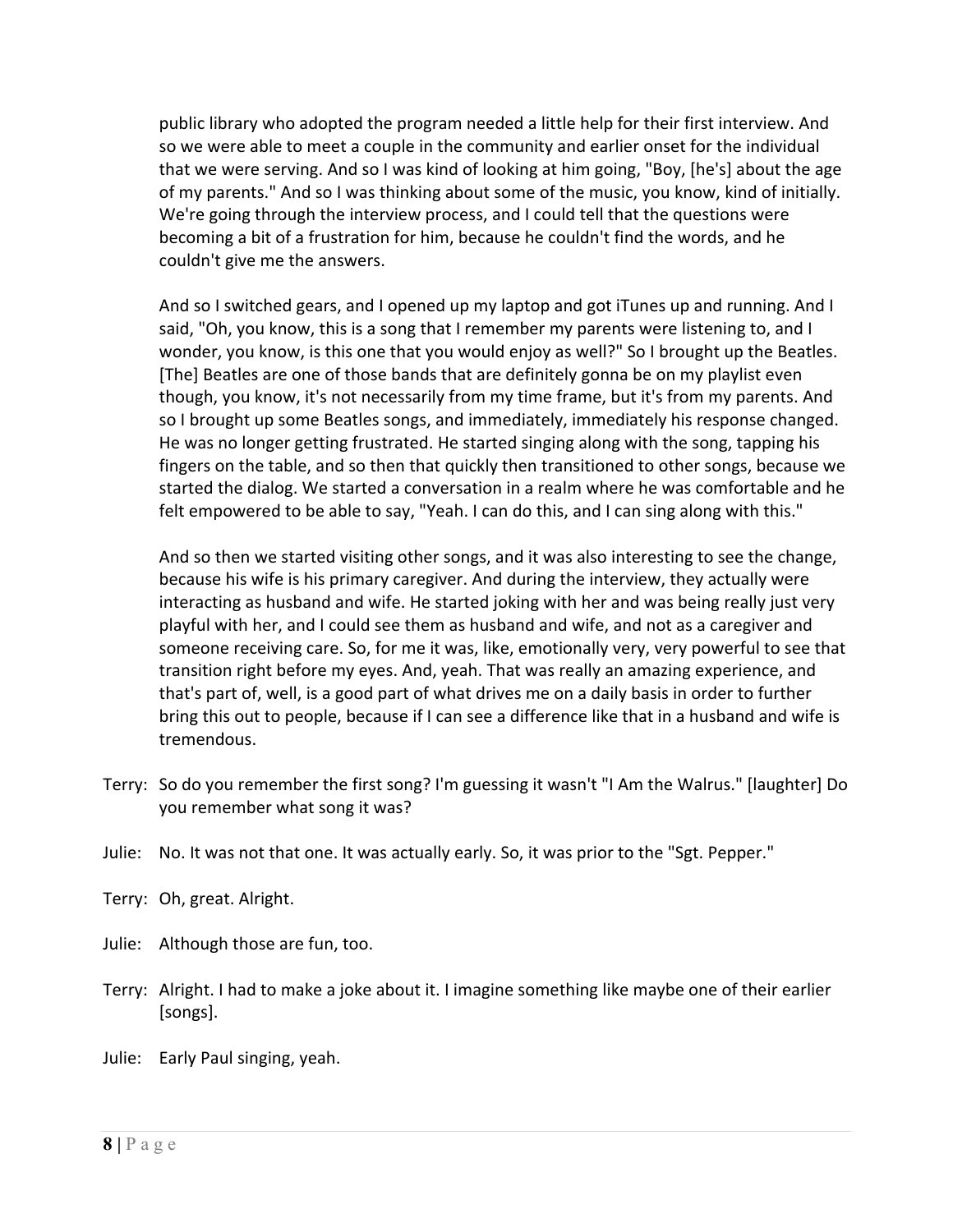- Terry: Yeah. Like "All My Loving" or something like it along those lines. Okay. Forgive me that. I know the Music & Memory Program sometimes brings personalized music to people right in their homes, and I think a lot of people will perk up when they hear that, think "Hmm! " That's a wonderful thing that you guys do. Can you tell people how they could make that happen or how that started and how it works?
- Julie: So it's really great. Again, here in Wisconsin we have an amazing program, and so while it started in nursing homes and spread to assisted living, we actually have a number of, I think, we're up to seven or eight now, aging disability resource centers, or ADRCs, across the state who have adopted the program to bring it into people's homes directly. And so it's pretty amazing, because they have dedicated staff who are out interviewing community members to get them set up with their personalized playlists. And a few of the counties actually had received crisis intervention grants that they utilized the money to bring the Music & Memory Program to their community. They saw the value that if they could provide a tool to caregivers still in the home, that may decrease anxiety, that may be able to help with what's called sundowning at the end of the day, to even provide respite for the caregiver for, you know, maybe 15 minutes to a half an hour per day, that they may be able to help avert some crisis situations within their communities.

And so there's Kenosha and Racine, both have the program. We have Dodge County who also has the program. Barron, Washburn, Rusk County ADRC. There's three counties up there, but it's one ADRC that serves them. Door County has it. La Crosse ADRC, and then I actually work closely with Milwaukee County and Dane County in order to help serve community members. In addition, we also have an amazing grant program to bring a total of 30 public library programs, and so in Dane County we have 15 already established. And in Milwaukee we have one that's starting out very soon this year, and then Jefferson County has three library programs. And also La Crosse County has one library program, and these are all free.

It doesn't cost anyone anything. The libraries are set up with the iPods, and they're able to purchase the music. They have headphones and everything that's ready to go and serve community members. And also for the ADRCs, those who are serving community members directly, there's no cost. Oh, and I forgot another ADRC, I'm sorry. Fond du Lac County also has it, too.

- Terry: All right. And so how does a county get in touch with you for that sort of assistance?
- Julie: So, if an individual is interested in it, and depending on what county that they live in, I would have them definitely go to their Aging and Disability Resource Center. A lot of times it's connected through their Department of Health within the county. And then, otherwise, libraries. We have a listing on our musicandmemory.org website that has all of the libraries that have the program and actually all of the ADRCs in the state, too. So we have a list of all of the organizations who have our program in the state. You can plug it in by zip code, and it will show you within a radius all of the organizations in your area.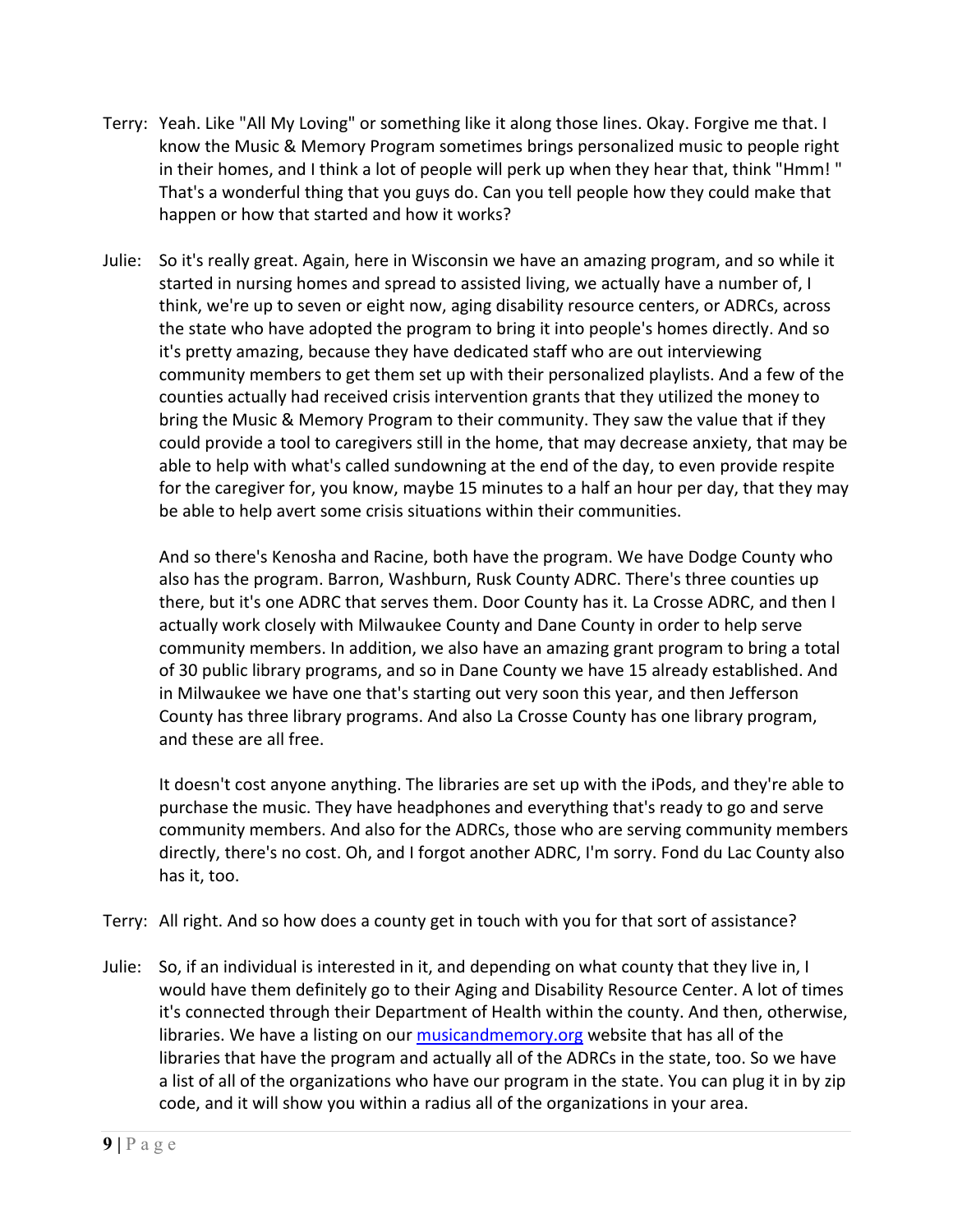- Terry: So, that leads to a broader question. Now, Wisconsin sounds like there's a lot going on with Music & Memory, and I know it was founded and it's based in New York City. How many states is it in? Say I'm listening in Columbus, Ohio, and I say, "Oh, this sounds like a tremendous thing. How do I get involved with this?" What's the reach of Music & Memory?
- Julie: Well, we're actually in every single state.
- Terry: Oh, you are, okay!
- Julie: Yeah, we're in every single state, and then we're also international. So we have more than 4,500 care organizations now worldwide, which is pretty amazing. When I was first introduced to the program in 2013, I think Dan had perhaps about 400 organizations that he was working with. Wisconsin actually was the first state to adapt the program on a statewide basis to bring it to all of the nursing homes. The Department of Health Services' at that time secretary, Kitty Rhoades said, "We wanna do this for our nursing home residents."

And we were able to roll out multiple phases utilizing Civil Money Penalty Funds through CMS out of—this is a Federal Government funding, grant funding to bring it to all the nursing homes in the state. And then the Assisted Living Associations were really supportive of it and put together different grant opportunities for assisted living communities to start the program. So we have close to 70 now who have the program just of assisted living, and then there's adult day center hospice. Our veterans' homes and hospitals have the program as well. Southern Wisconsin Center actually had adopted the program as well in order to help their residents, too. But in Ohio, their program actually was started and then got off the ground through their Ombudsman. So they brought the program, I believe, to more than 400 nursing homes in Ohio, and it was all run by the Ombudsman. [laughs]

- Terry: I'm amazed that you have such an encyclopedic knowledge by state!
- Julie: I try. [laughs]
- Terry: That's great. So, well, I mentioned that a lot of people, hopefully, will be contacting Music & Memory or their local ADRCs to find out how they can utilize Music & Memory where they are for their loved one. Could you tell our listeners about the student volunteer program you established that I mentioned at the top of the interview?
- Julie: Yeah. I'd be happy to. So while I was with the state, I was also involved with dementia care redesign where the state was really looking at different ways to help individuals, whether they're living at home, and help them live at home longer or improving the care in long‐ term care environments. And one of the initiatives was actually to look at educating youth,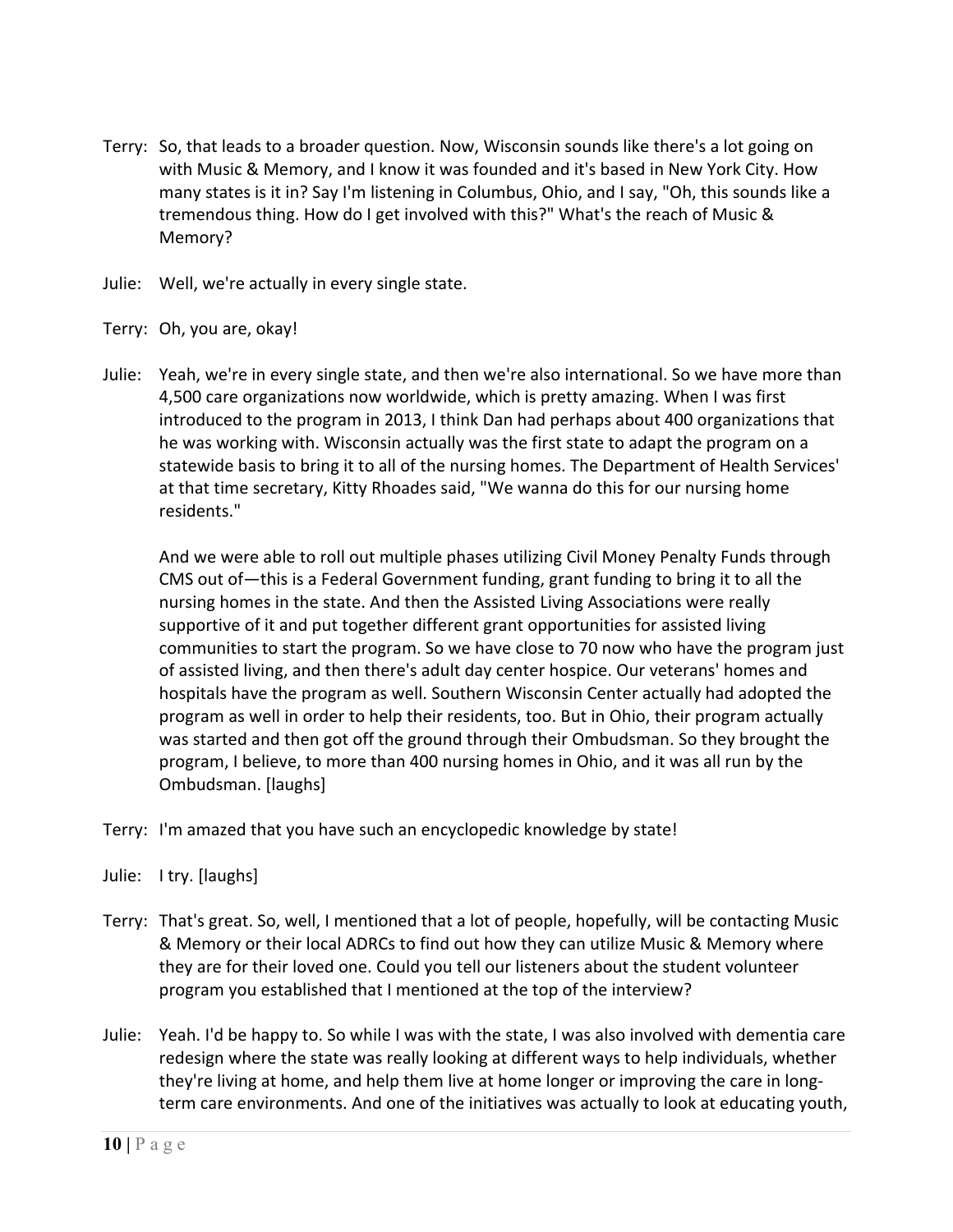our next generation of caregivers and professionals. And so a curriculum was actually created called The Brain Health Mini‐Unit by Kristen Felten with the Department of Health Services. And she and I had kind of bumped into each other and piloted The Brain Health Mini‐Unit along with Music & Memory at Clark Street Community School in Middleton.

We were both targeting the school at the same time not really realizing it. But it became a perfect marriage, because while you think that it would be important or that people would wanna learn about brain health or dementia, it's not really a sexy topic to approach it at the high school level. But when you introduce music, and how music can help someone, and how, you know, speaking that language of high school student that you can use music to connect with someone else and to help someone else, it's very much appealing. So we had the opportunity to pilot it for three weeks with Clark Street with really great results. We brought in community partnerships with Wisconsin Alzheimer's Institute and the UW Madison campus. Students were able to go and meet with researchers and scientists there. They actually got to experience a brain autopsy and hold a human brain in the brain morgue.

So through this, and the great response from it, and then the interest that was gained, Dan had put together a grant proposal. And so then he'd said, you know, "Let's try a student program and do a pilot here in the state." And so I have to sign up for that. So what I do is I actually am partnering with a number of people that I work with through the states. So I partner with the dementia care specialists at the different ADRCs across the state. I've reached out to high schools who have Health Occupation Students of America club or other service organizations where students need to get their community service hours in. And I bring in the Brain Health Mini‐Unit, talk with them about what brain health is, what diseases of the brain are. I try to provide some experiential learning opportunities and then connect them with their community, and what's happening in their community, and ways that they can get involved.

And so it could be volunteering their time interviewing and creating playlists at long-term care environments such as nursing homes or assisted living communities or holding a donation drive in order to support those organizations who have the program. Some of them have chosen to do the research actually on the language component of it. So, I've had a couple of students from Sparta High School who chose to do research and to expand on that listing of songs in different languages. We've had others who have held community awareness events as to what dementia is and how to support your community and those living with dementia in the community. And so it's been kind of an organic opportunity really here in the state, because there are so many things that are happening in so many different ways for our students to get involved.

And the interesting thing, too, is that a lot of these students are in situations where they are currently experiencing someone in their family who has dementia, and I would say that more than a third, typically, when I've asked students if they know someone with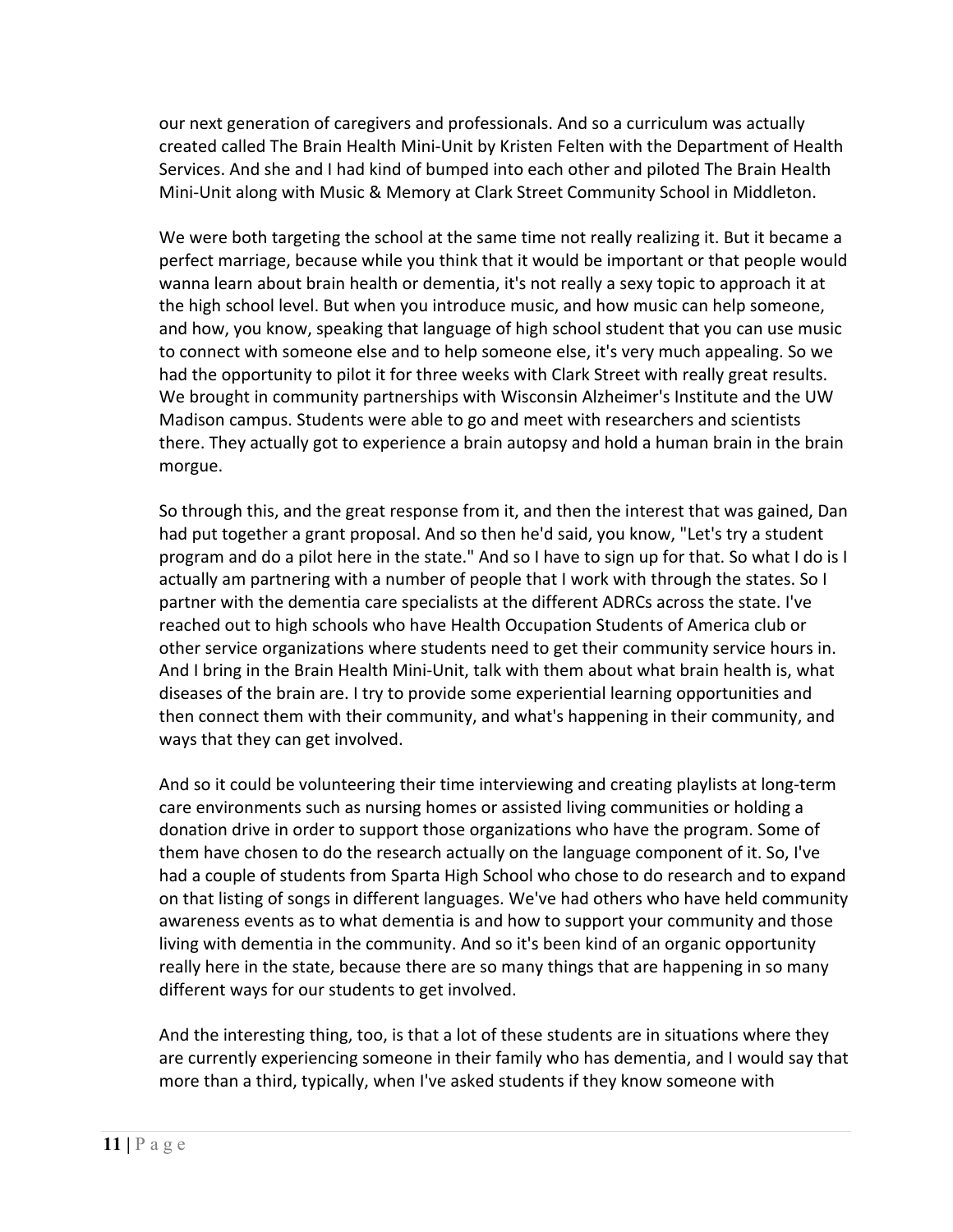dementia, their hands go up. And so when you look at that, too, it's providing awareness and hopefully reducing stigma around not only aging but also dementia.

- Terry: So another great kind of benefit from, well, the centrality of music in a lot of people's lives and its approachability and that it has all these entrances for people to use it as a way to understand dementia, and Alzheimer's, and the struggles that might be happening in their own family.
- Julie: Yeah. And it's a tool that these kids can actually take home and could help, you know, and it empowers them to be able to help their loved one that they may know who has dementia.
- Terry: Well, congratulations on the success of that program.
- Julie: Thank you. It's a lot of fun, too.
- Terry: You know, during our pre‐interview, we talked about Dr. Dale Taylor of the American Music Association. Could you talk about his work with music therapy and tell us a little bit about this guy?
- Julie: Yeah. Dr. Taylor is amazing. He's been a tremendous resource. He's professor emeritus from UW‐Eau Claire Music Therapy, and he has been on . . . I believe he was the chair of the Board on Aging and Long Term Care for a number of years, probably close to 10 years. And then he's been a member of the American Music Therapy Association for a number of years. He's written a book. He is just all around a pretty amazing guy. The wonderful thing is that he was also—here in Wisconsin, he was part of our Wisconsin Music & Memory Advisory Board. And then he's continued that work to being on American Music Therapy Association Advisory Board with Music & Memory. So what he does is he actually works with music therapists across the country and helps them to utilize Music & Memory as a tool in care organizations and to be able to even help some of those care organizations who maybe aren't trained in being a music therapist in order to utilize the program when a music therapist isn't present.

So they can help them put it into a care plan, for example, or to say, you know, "Utilize the music for this period of time at this time of day in order to get the best results." And so he's been an amazing advocate for music therapy and then has been really helping with Music & Memory as well to be adapted and to be used a little bit more broadly. He's also worked for the last couple of years with the Wisconsin Medical Society to help them expand their advance directives to include a music playlist. And I'd be happy to share that information with you as well, because it's just really powerful for people to, again, realize that putting together their playlist early is tremendous. Entering through that as part of your advance planning is really important. Having music available at end of life is also an important component of making sure that we have, you know, that listed.